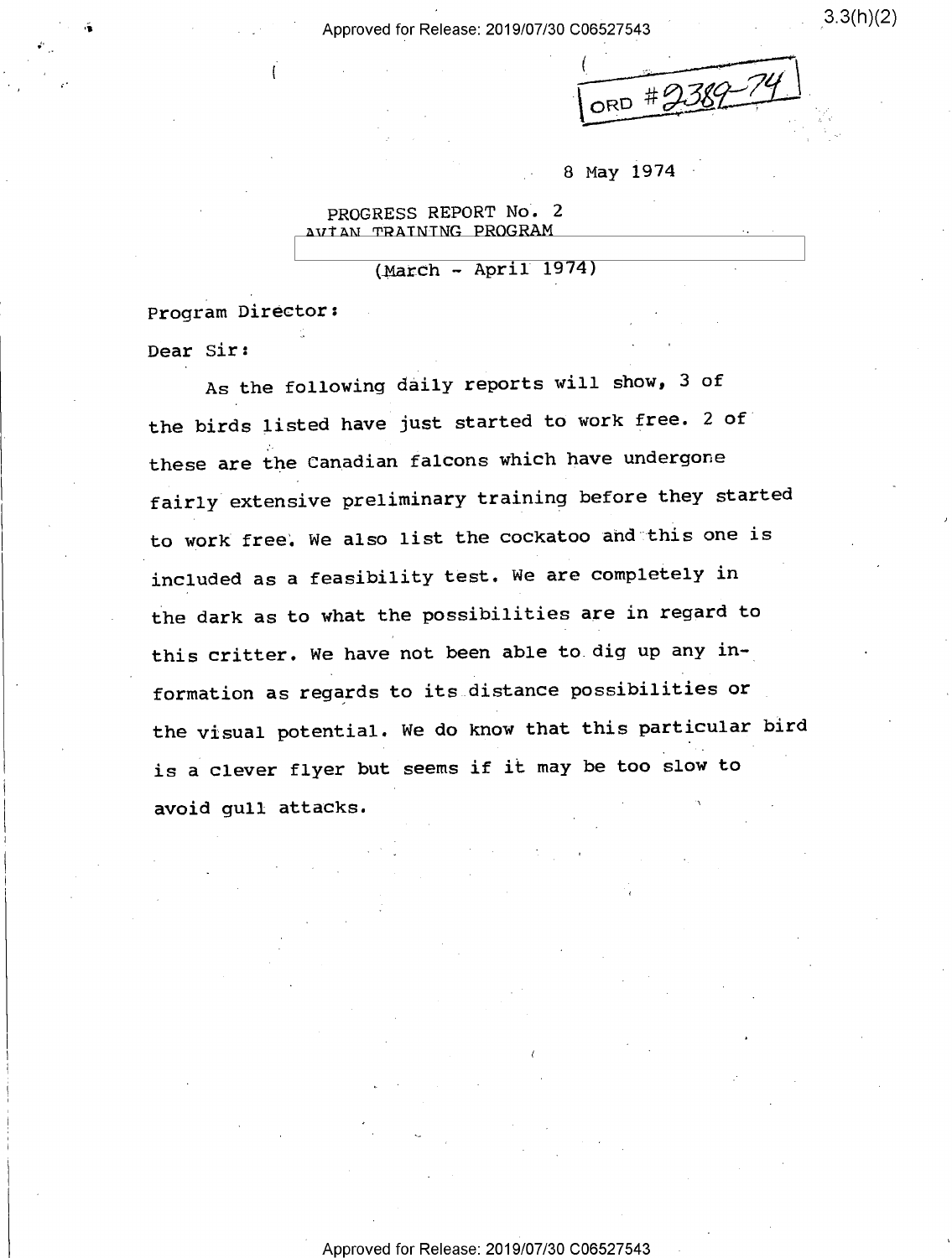Approved for Release: 2019/07/30 C06527543

 $\mathbf{v} = \mathbf{v}$  and  $\mathbf{v} = \mathbf{v}$  and  $\mathbf{v} = \mathbf{v}$  and  $\mathbf{v} = \mathbf{v}$ 

# DAILY TRAINING SCHEDULE

# Monday Aril 22, <sup>1974</sup>

Do Da (Raven)<br>3 miles from shore to boat. ½ mile from boat to target.<br>1. wiles from the mode wind 5 m.p.h. N.W. Response and strength good. Wind 5 m.p.h. N.W.

г.

Dink (Prairie Falcon)<br>1&% mile from boat to the target. Refused to come<br>1&% mile from boat boat, Wind, 10 m.p.h. N.W to boat. Fed and worked on boat. Wind, 10 m.p.h. N.W.

This bird is an extremely good prospect. It has shown willingness to work over the water, a big question mark in the beginning.  $As$  of the date indicated here  $\frac{3}{4}$ this bird was working under <sup>a</sup> severe handicap since the primary feathers on one wing have been broken half way up since we first got him. These will be replaced later in the year as the bird molts.

 $\mathbf{I}_\mathrm{S}$  and  $\mathbf{I}_\mathrm{S}$  .

Cockatoo<br>50 yards to the boat. Three flights. Response and strength<br>W.W. good. 10 m.p.h. wind N.W. '

Falcon (female)<br>I mile to target on land. Started work on lure in building.<br>I mile to target good. Strength and response good. .

Terciel (male falcon)<br>Started work on lure in building. Heavy wind 30-40  $m, p, h.$  N.W.

Tuesday April 23

Do Da<br>3 miles to boat. 3/4 mile from boat to target. Response and strength good.

Dink nk<br>100 yards to boat. Refused second attempt. 1&½ miles \* \* \* \* \* \*<br>Heavy qull pressure, Strength questionable. 100 yards to boat. Refused scoons exampled and questionable.<br>from boat to target. Heavy gull pressure. Strength questionable.

Cockatoo<br>100 yards to boat. 3 flights, strength and response good.

Tercigl<br>Start work to boat. 50 yards to boat. 50 yards from boat<br>Right of Cauginal package with response and strength good. to target. Carried package with response and strength good.

Brandy & G.B. (Hawks)<br>5 miles to target. Very good altitude, response and strength  $\mathsf{good}$  .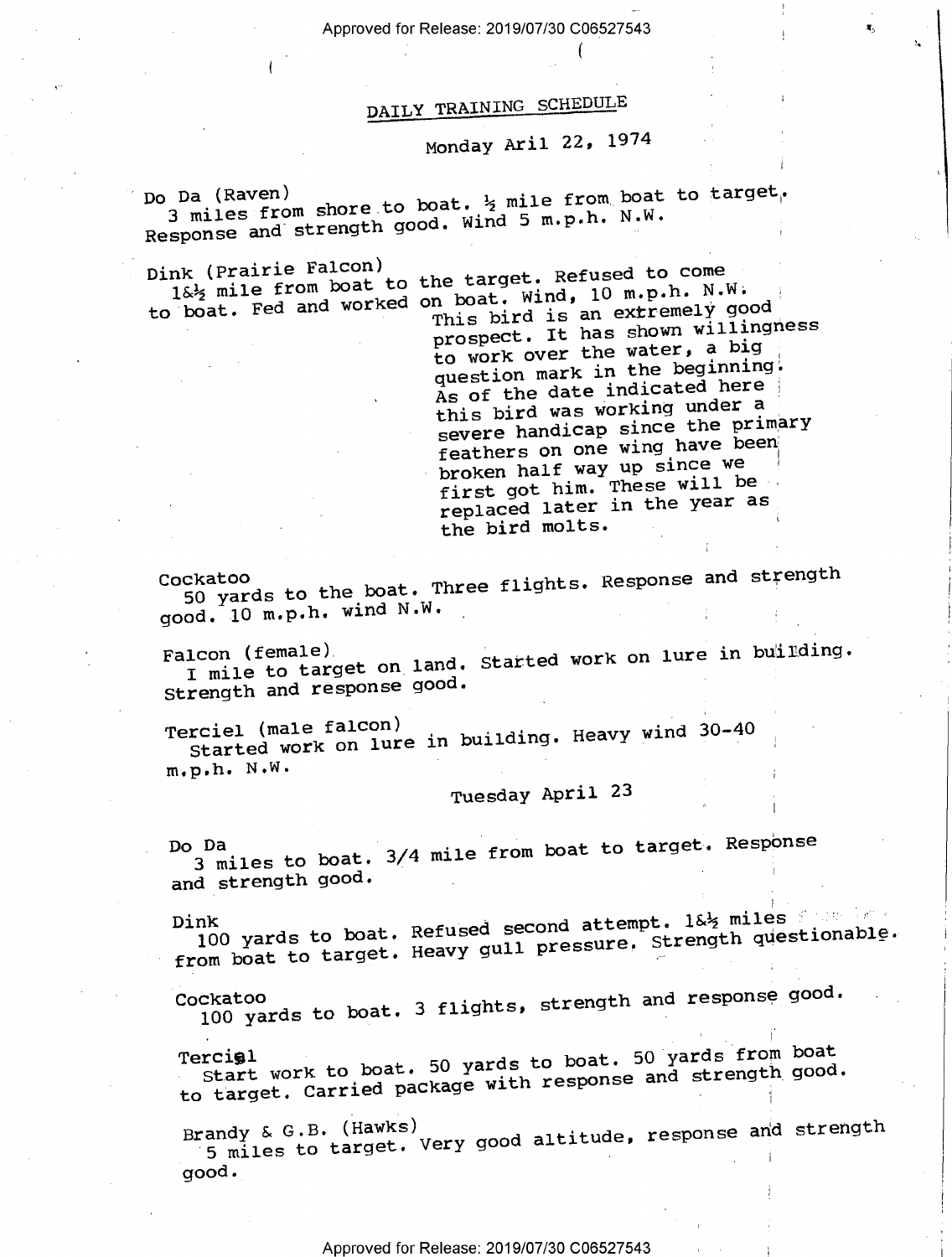€

### AVIAN TRAINING PROGRAM... Wed. April 24

(

Do Da<br>3 miles to boat. 1 mile from boat to target. Wind 5 m.p.n. S.

Dink Short flight to boat. I mile to the target. Made stop before coming in. Response fair but strength questionable.

Cockatoo<br>  $\frac{1}{4}$  mile to boat. Wind 5 m.p.h. with response and strength good. -

Falcon<br>3/4 mile to the lure. 3/4 mile to target. Response and strength gppd.

Terciel<br>100 yards to boat & 100 yards return to target. Lure<br>concerned and strength good with 10 m.p. used on target. Response and strength gppd with 10 m.p.h. wind.

### Thursday April 25

Heavy winds all day, 20–40 m.p.h. to N.E. All birds flown inside.

## Friday April 26

Heavy winds again 30 m.p.h. All birds flown inside.

Week end

## Monday April 29

Do Da<br>3&<sup>1</sup>/<sub>2</sub> mile flight to boat. 3/4 mile return flight from<br>Docmonse and strength good. boat to land. Response and strength good.

Dink<br>3/4 mile flight from boat to target. Again, response<br>22 Miles Caracity questionable because of impair good but flying capacity questionable because of impaired wing. The contract of the contract of the contract of the contract of the contract of the contract of the contract of the contract of the contract of the contract of the contract of the contract of the contract of the cont

Cockatoo  $\frac{1}{4}$  mile to the boat. Two flights with response and strength good. -

Terciel 100 yards to boat. 100 yards from boat to target. Response and strength good.

Falcon<br>Start work on the boat. Fed and carried on moving boat.